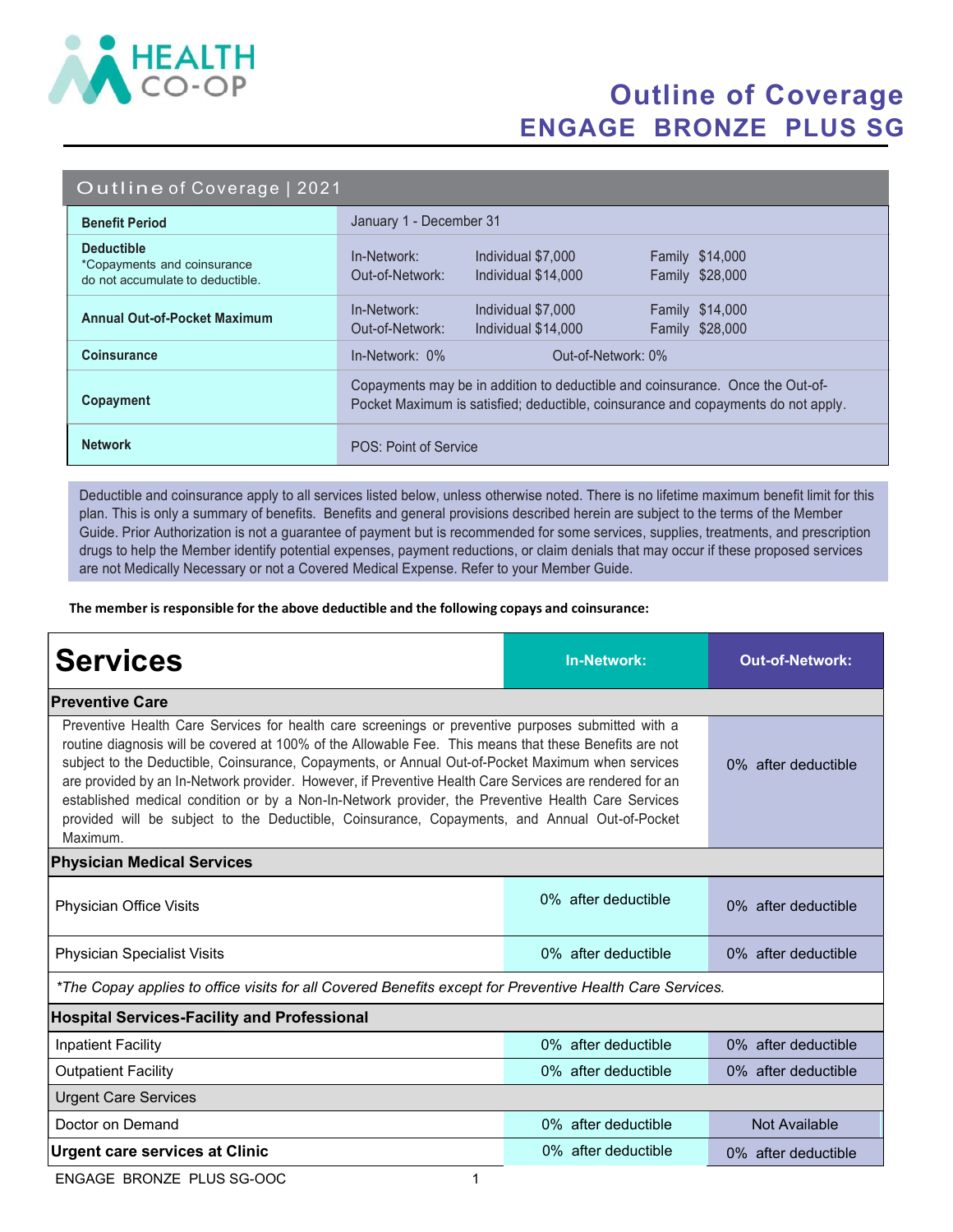| <b>Services</b>                                                                                                                                                                                                                 | <b>In-Network:</b>                                                            | <b>Out-of-Network:</b> |  |  |  |  |
|---------------------------------------------------------------------------------------------------------------------------------------------------------------------------------------------------------------------------------|-------------------------------------------------------------------------------|------------------------|--|--|--|--|
| <b>Emergency Room Services</b>                                                                                                                                                                                                  |                                                                               |                        |  |  |  |  |
| Emergency room visits                                                                                                                                                                                                           | 0% after deductible                                                           | 0% after deductible    |  |  |  |  |
| <b>Prescription Drugs Benefit</b>                                                                                                                                                                                               |                                                                               |                        |  |  |  |  |
| <b>Retail Pharmacy Benefit (30-day supply)</b>                                                                                                                                                                                  |                                                                               |                        |  |  |  |  |
| Preferred Generic Drugs (Tier 1)                                                                                                                                                                                                | 0% after deductible                                                           | 0% after deductible    |  |  |  |  |
| Non-Preferred Generic & Preferred Brand Drugs (Tier 2)                                                                                                                                                                          | 0% after deductible                                                           | 0% after deductible    |  |  |  |  |
| Non-Preferred Brand Drugs (Tier 3)                                                                                                                                                                                              | 0% after deductible                                                           | 0% after deductible    |  |  |  |  |
| Specialty Drugs (Tier 4)                                                                                                                                                                                                        | 0% after deductible                                                           | 0% after deductible    |  |  |  |  |
| If you choose a higher Tier drug when a lower Tier drug is available, you must pay an ancillary charge in addition to the<br>deductible and/or coinsurance, as applicable.                                                      |                                                                               |                        |  |  |  |  |
| Mail Order Maintenance (90-day supply)                                                                                                                                                                                          |                                                                               |                        |  |  |  |  |
| Preferred Generic Drugs (Tier 1)                                                                                                                                                                                                | 0% after deductible                                                           | 0% after deductible    |  |  |  |  |
| Non-Preferred Generic & Preferred Brand Drugs (Tier 2)                                                                                                                                                                          | 0% after deductible                                                           | 0% after deductible    |  |  |  |  |
| Non-Preferred Brand Drugs (Tier 3)                                                                                                                                                                                              | 0% after deductible                                                           | 0% after deductible    |  |  |  |  |
| Specialty Drugs (Tier 4)<br>(31 Day Supply Only)                                                                                                                                                                                | Not Available                                                                 | Not Available          |  |  |  |  |
| If you choose a higher Tier drug when a lower Tier drug is available, you must pay an ancillary charge in addition to the<br>deductible and/or coinsurance, as applicable.<br><b>Mental Health/Chemical Dependency Services</b> |                                                                               |                        |  |  |  |  |
| Inpatient/other Outpatient Facility Services                                                                                                                                                                                    | 0% after deductible                                                           | 0% after deductible    |  |  |  |  |
| <b>Office Visit</b>                                                                                                                                                                                                             | 0% after deductible                                                           | 0% after deductible    |  |  |  |  |
| Other Covered Services (This is not a complete list. Check your policy or plan document for other covered services<br>and your costs for these services.)                                                                       |                                                                               |                        |  |  |  |  |
| <b>Centers of Excellence (When approved by MOUNTAIN</b><br><b>HEALTH CO-OP)</b>                                                                                                                                                 | 0% after deductible                                                           | Not available          |  |  |  |  |
| Chiropractic Care-Maximum Number of Office Visits per Calendar<br>Year - 20 visits                                                                                                                                              | 0% after deductible                                                           | 0% after deductible    |  |  |  |  |
| <b>Convalescent Home Services</b><br>Maximum Number of Days per Calendar Year-60 days                                                                                                                                           | 0% after deductible                                                           | 0% after deductible    |  |  |  |  |
| Durable Medical Equipment<br>Rental (up to the purchase price), Purchase and Repair and<br>Replacement of Durable Medical Equipment.                                                                                            | 0% after deductible                                                           | 0% after deductible    |  |  |  |  |
| <b>Laboratory Services</b>                                                                                                                                                                                                      | 0% after deductible                                                           | 0% after deductible    |  |  |  |  |
| <b>Transplant Services</b>                                                                                                                                                                                                      | 0% after deductible                                                           | 0% after deductible    |  |  |  |  |
| Dental Exam, Cleaning, Fluoride                                                                                                                                                                                                 | \$100 reimbursement to apply to exam, cleaning and<br>fluoride once per year. |                        |  |  |  |  |
| Vision Exam                                                                                                                                                                                                                     | \$60 reimbursement to apply to one routine exam per year.                     |                        |  |  |  |  |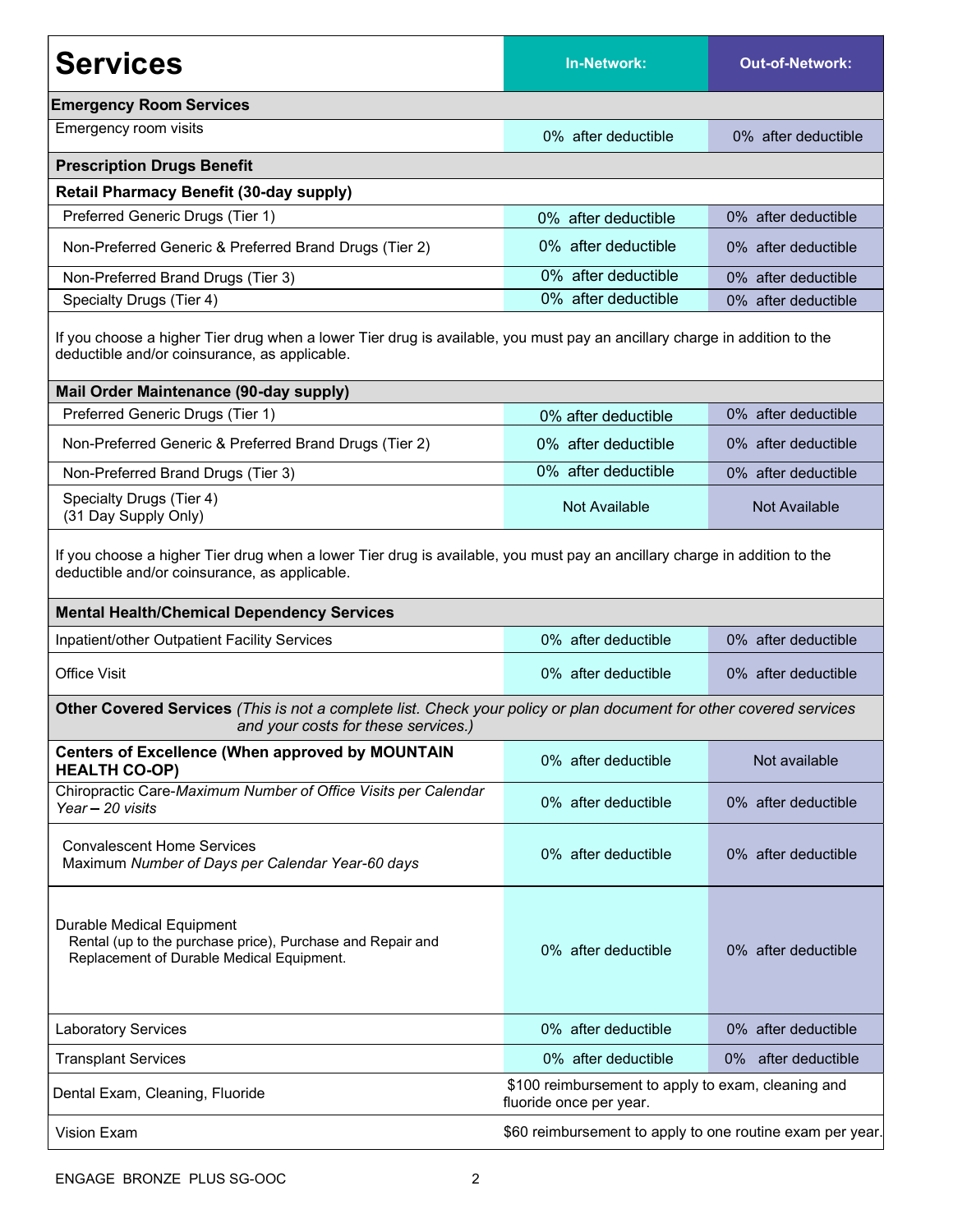This is a brief summary of benefits. Refer to your complete policy document for additional information or a further explanation of benefits, limitations, and exclusions.

# Additional Information

#### What is the annual deductible?

Your plan's deductible is the fixed dollar amount of Covered Medical Expenses that you must incur for certain Covered Benefits before MOUNTAIN HEALTH CO-OPbegins paying benefits for them. The Deductible must be satisfied each Calendar Year by each Covered Person, except as provided under "Family Deductible Limit" provision. The Deductible is shown in the Schedule of Benefits. Only the Allowable Fee for Covered Medical Expenses is applied to the Deductible. The following do not apply towards satisfaction of the Deductible: (1) services, treatments or supplies that are not covered under this Policy; and (2) amounts billed by Out-of-Network Providers, which include the Out-of-Network Provider Differential.

#### What is the annual out-of-pocket maximum?

The Annual Out-of-Pocket Maximum is the maximum amount that the Covered Person must pay every Calendar Year for Covered Medical Expenses incurred for Covered Benefits. The Annual Out-of-Pocket Maximum is shown in the Schedule of Benefits. It applies to all Covered Benefits except the Preventive Health Care Services Benefit.

The Annual Out-of-Pocket Maximum includes the following:

- 1. Calendar Year Deductible;
- 2. Copayments; and
- 3. Coinsurance.

When the Annual Out-of-Pocket Maximum is satisfied in the Calendar Year, we will then pay 100% of Covered Medical Expenses incurred for Covered Benefits for the remainder of that Calendar Year. The Annual Out-of-Pocket Maximum must be satisfied each Calendar Year.

The exception to this is in regard to out-of-network charges. The amount the plan pays for covered services is based on the allowed amount. If an out-of-network provider charges more than the allowed amount, you may have to pay the difference. For example, if an out-of-network hospital charges \$1,500 for an overnight stay and the allowed amount is \$1,000, you may have to pay the \$500 difference which does not apply to the deductible, coinsurance, or Out of Pocket Maximum. (This is called balance billing.)

#### Payments to providers

Payment to providers is based on the prevailing or contracted Mountain Health CO-OP fee allowance for covered services. Although In-Network Providers accept the fee allowance as payment in full, You will pay the most if you use an out-ofnetwork provider, and you might receive a bill from a provider for the difference between the provider's charge and what your plan pays (balance billing). Be aware, your network provider might use an out-of-network provider for some services (such as lab work). Check with your provider before you get services.

### Preauthorization

.

Coverage of certain medical services and surgical procedures requires a benefit determination by Mountain Health CO-OP before the services are performed. This process is called 'preauthorization'. Preauthorization is necessary to determine if certain services and supplies are covered under this plan, and if you meet the plan's eligibility requirements. You'll find the most current preauthorization list in your complete policy document.

#### The Patient's right to know the costs of medical procedures.

The insured, or the insured's agent, may request an estimate of the member's portion of provider charges for any service or course of treatment that exceeds \$500. Mountain Health CO-OP shall make a good faith effort to provide accurate information based on cost estimates and procedure codes obtained by the insured from the insured's health care provider. The estimate may be provided in writing or electronically. It is not a binding contract between Mountain Health CO-OP and the member, and is not a guarantee that the estimated amount will be the charged amount, or that it will include

ENGAGE BRONZE PLUS SG-OOC 3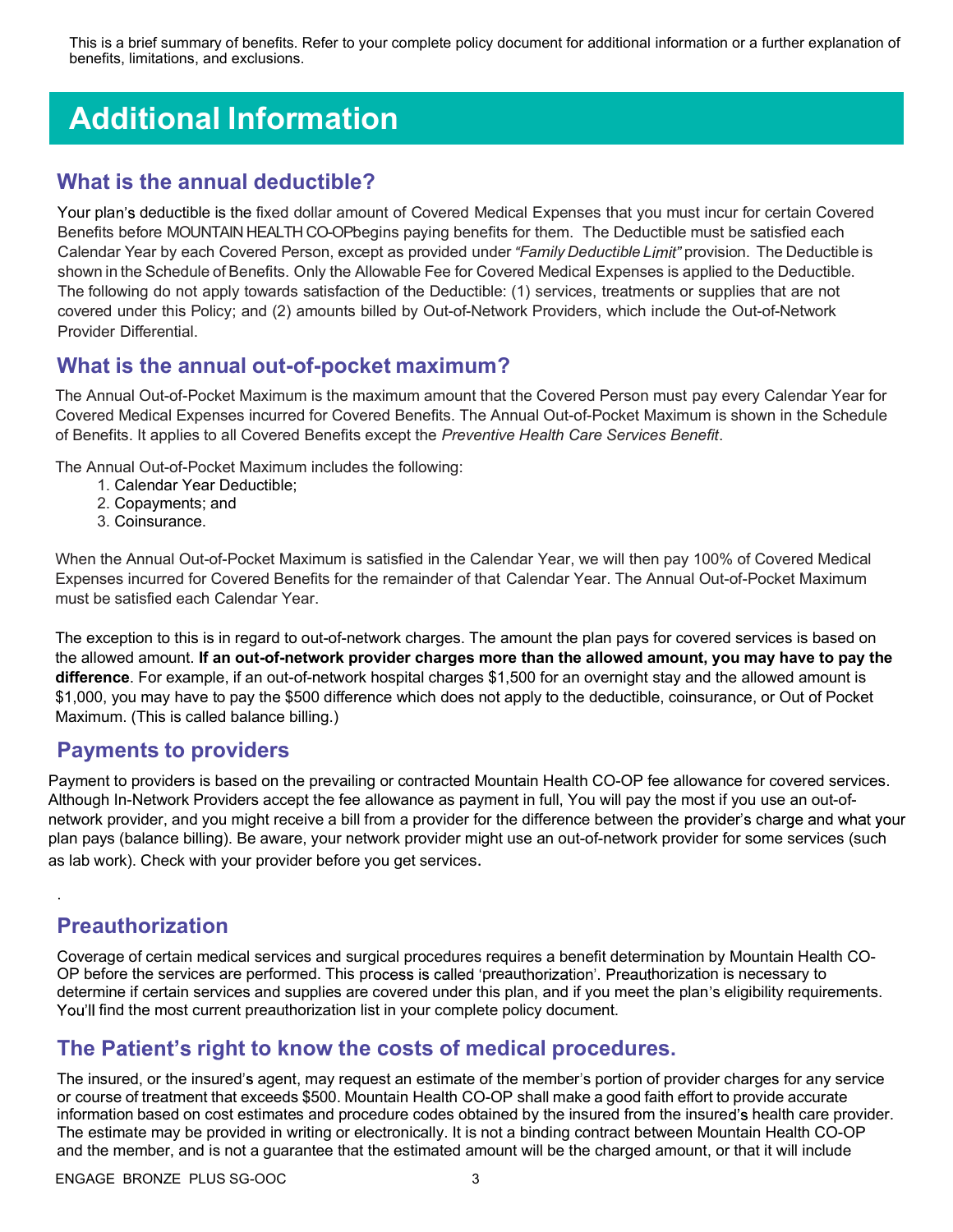### Provider Networks

Organization (PPO) (In-Network) - An innovative health care partnership developed by Mountain Health CO-OP and our Preferred Hospital Providers to offer health care services to Members at lower premiums. This network is composed of hospitals or surgery centers across the state that accept lower payments for each hospital or surgery center service or inpatient stay.

Participating Providers accept the MOUNTAIN HEALTH CO-OP allowable fee, in addition to the deductible, coinsurance and copayment, as payment in full for covered services. These providers will submit claims for you, and Mountain Health CO-OP will pay the participating provider directly. There is no billing to you over your deductible, coinsurance and copayment.

Nonparticipating Provider (Out-of-Network) - Nonparticipating Providers have not contracted with MOUNTAIN HEALTH CO-OP to provide services at negotiated rates, and your out of pocket expenses can be significantly higher. Nonparticipating providers are under no obligation to submit claims for you. You may receive payment for claims received from a nonparticipating provider.

If a Primary Care Provider (PCP), Primary Care Provider Specialist (PCPS), Common Specialty Care Provider (CSCP) or a Less Common Sub-Specialty Care Provider (LCSP) is not located within 60 miles, the member can go outside of the 60 miles to a network Provider (an authorization may be required.) Mountain Health CO-OP will pay as participating and the member may be balanced billed. If the member sees a provider outside of that 60 miles and the provider is not in network the benefits will go towards the out-of-network deductible and out-of-pocket maximum.

Out-of-network emergency room services to treat an emergency medical condition are reimbursed as if obtained innetwork, if an in-network emergency room cannot be reasonably reached. An emergency medical condition means a medical condition manifesting itself by acute symptoms of sufficient severity (including severe pain) so that a prudent layperson, who possesses an average knowledge of health and medicine, could reasonably expect the absence of immediate medical attention to result in a condition that places the health of the individual in serious jeopardy, would result in serious impairment to bodily functions, or serious dysfunction of any bodily organ or part; or with respect to a pregnant woman having contractions, that there is inadequate time to safely transfer the woman to another hospital for delivery or that a transfer may pose a threat to the health or safety of the woman or the fetus.

Finding Participating Providers–To locate Participating Providers and PPO hospitals and surgery centers in Montana check our on-line provider directory at www.Mountain Health CO-OP.coop/provider-finder/ or contact Customer Service at 1-855-447-2900. Be sure to have your health plan identification number available when you call.